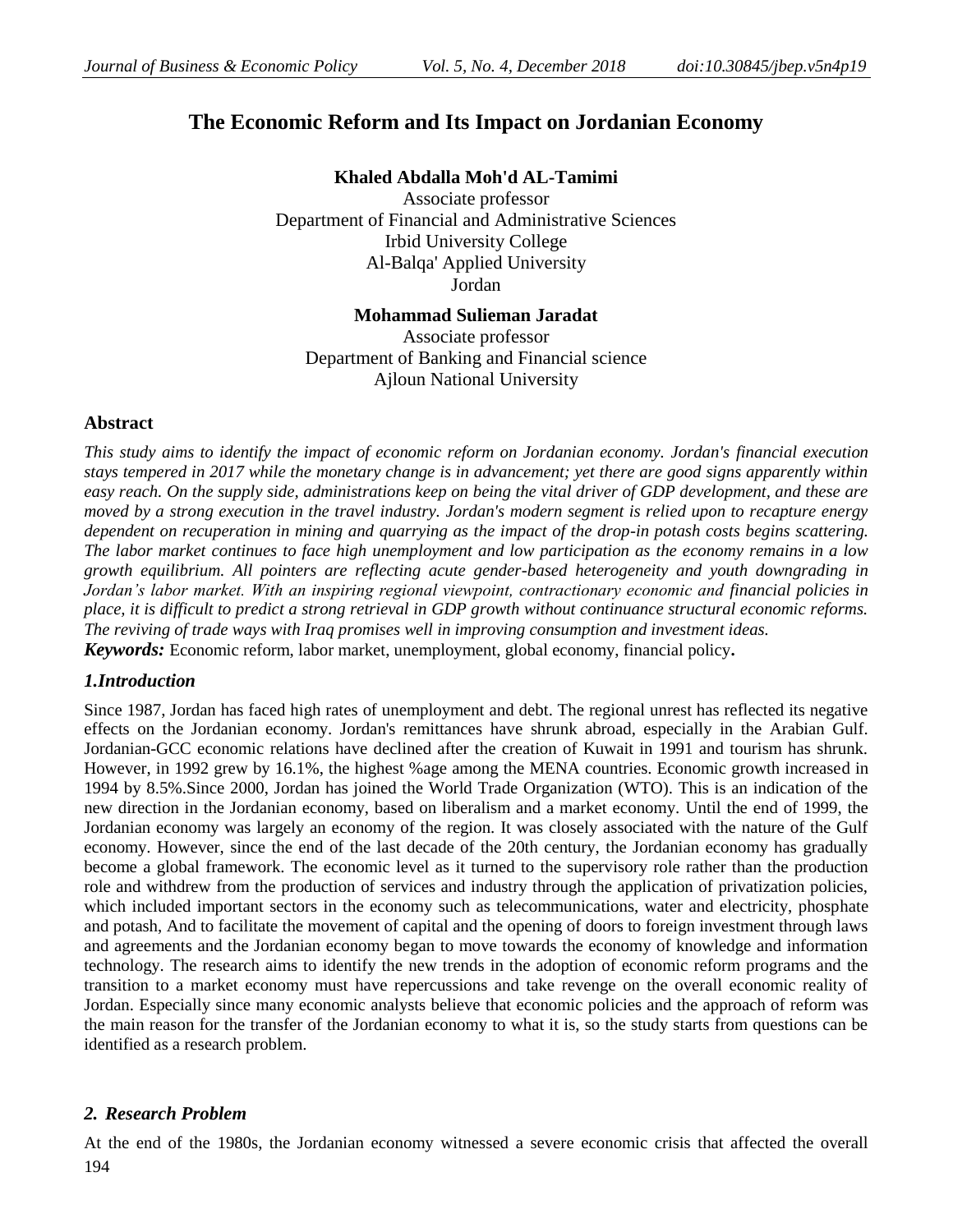fruitful, industrial and commercial processes. However, the next two decades have witnessed new trends through the implementing many reform policies (structural adjustment, economic stabilization).

- $\triangleright$  Is the economic reform in all its programs and policies had a positive economic impact?
- $\triangleright$  Were the achievements and good economic indicators of the Jordanian economy linked to the nature of the editorial approach and the direction of the global economy after it was linked to the economy of the region?

## *3. Hypotheses of the study*

Jordan ranked 82 out of 169 countries in the Human Development Report 2010 compared to 96 in 2009, so Jordan moved from the average human development categories to the high human development categories, although this is an achievement at the social level There is no economic development without human development, so the study starts from the basic assumptions:

#### **1. The first hypothesis:**

The economic reform policies (structural adjustment and economic stabilization) implemented in the Jordanian economy played an important role and had a positive impact on the increase in the GDP.

## **2. The second hypothesis:**

Privatization policies and policies to attract investment and external openness have played an important role in addressing and reducing the indebtedness problem, exacerbated by the end of the 1980s.

## *4. Phases of Reform in Jordan*

Jordan has passed through three main overlapping phases of reform since it signed its first Stand-By Arrangement (SBA) with the IMF in July 1989 for\$275 million. The aim of the first phase (1989–1991) was to stabilize the economy through reducing the budget and current account deficits, control the inflation rate, rebuild the Central Bank's foreign reserves, and recover from negative economic growth. The government pledged increases in administered prices and specific taxes along with cuts in subsidies to reduce the budget deficit. With the advent of the Gulf War and Jordan's perceived support of Iraq, external aid dropped, and the SBA with the IMF was terminated in January 1991. The government returned to the previous policies of investment and price controls and increased aids. After the war, the second stage (1992– 1999) proceeded with the procedure of adjustment with the marking of another SBA in February 1992, trailed by two progressive Extended Funding Facility (EFF) plans (1994– 1999).

The second stage saw the usage of restricted auxiliary alteration measures, with a considerable lot of the means executed coming after long postponements. Jordan occupied with a procedure of duty rebuilding, exchange progression, and privatization. For example, a general deal assess was presented in 1994, and the greatest duty rate was sliced from 70 % to 50 % in 1996. The principle goal of such measures was to advance fares and fortify the job of the private segment in the economy. They came rather than what Jordan had done before, in particular empowering import substitution and extending the job of general society area in the economy.

The policies implemented as part of the stabilization and structural adjustment programs during that phase aimed to achieve three main outcomes:

**a**. A gradual increase in real growth to 4 % by 1997 (actual reached 3.3 %).

**b**. A reduction in the budget deficit, excluding grants from about 18 % of GDP in 1991 to 5 % in 1998 (actual was 9.7 % in 1998).

**c.** A virtual elimination of the external current account deficit by 1998 (actual surplus of 0.3 % of GDP).

The high budget deficit reason is that increases in taxes that were supposed to be introduced to compensate for tariff reductions did not materialize due to resistance from business and economic elites. The third stage (1999 to exhibit) denoted a progressively combined change exertion under the new routine of King Abdullah II. Since expecting power in February 1999, King Abdullah II made financial change one of his best needs and drove various activities and tasks went for monetary improvement, including the foundation of the Aqaba Special Economic Zone. Within this stage, another EFF game plan was executed from 1999 to 2001, which, as indicated by the Independent Evaluation Office (IEO) of the IMF, "tried to restore the validity of the IMF-bolstered program after an overdue acknowledgment of genuine slippages under the previous course of action." Its objectives were not met. A new SBA was introduced from 2002 to 2004, which to Jordan increased significantly, more than covering its financial deficit. This period has featured an acceleration of the transfer process and a rapid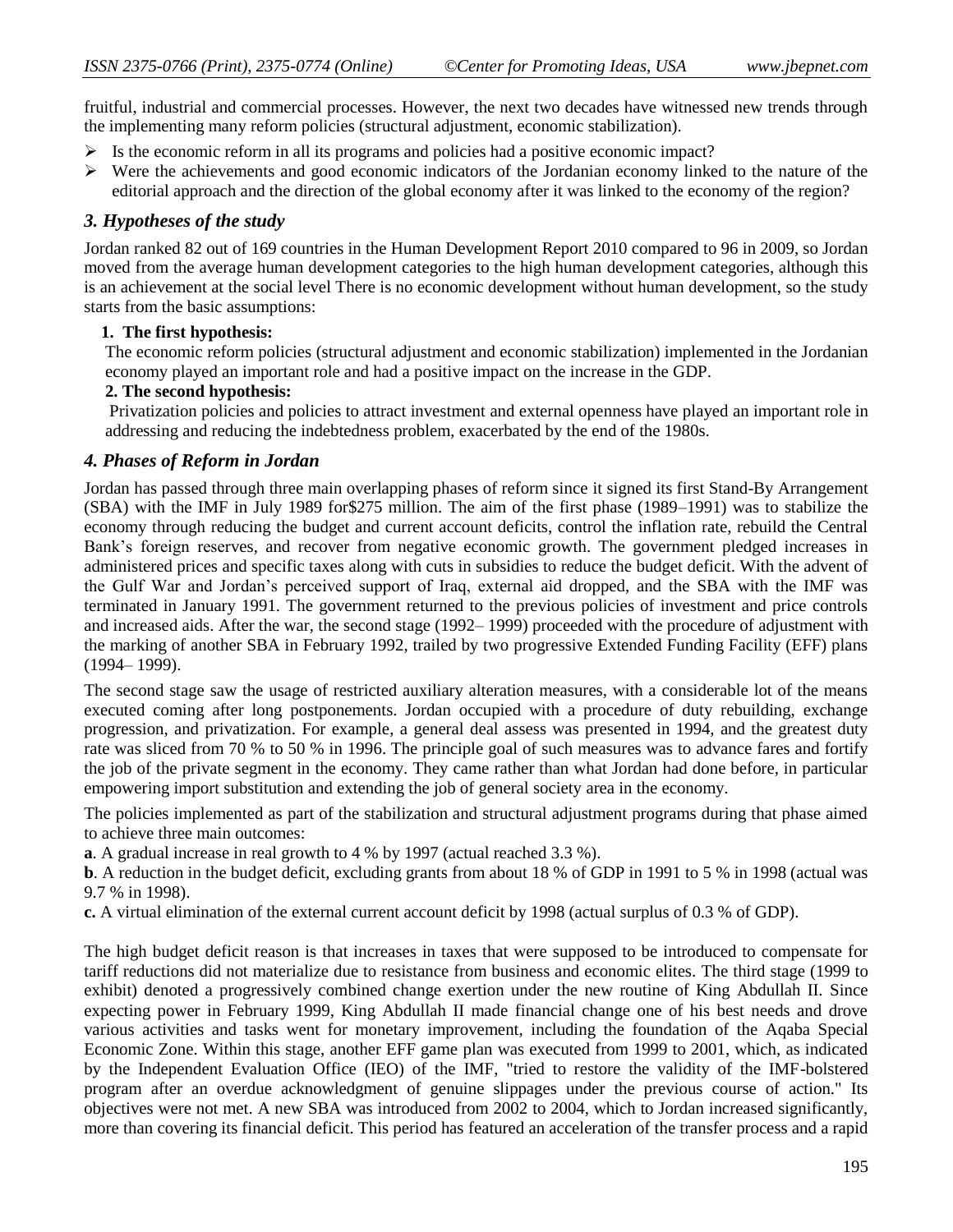integration of the Jordanian economy in the global economy: Jordan signed three free trade agreements with the United States (October 2000), the European Union (signed November 1997 and amended May 2002) and gained agreement at the World Trade Organization (WTO) in April 2000.The change procedure started in 1989 in Jordan sets high objectives. It went for changing the financial structure of the nation to one that creates self-continuing worldwide movement, making the Jordanian economy progressively aggressive at the local and universal dimensions and coordinating it with the world economy. The change motivation was pushed forward by the emission of an extreme emergency in 1989 and by outside performing artists, as opposed to by the inner political process. The conditionalities of IMF plans principally set the motivation for change. Despite the fact that there were numerous slippages and postponements, the IMF stayed adaptable with respect to Jordan's execution. As the IEO recognized, the extent of customized monetary change for Jordan was less "eager" than for different nations, and the deviation from the normal was substantial in the 1992 and 2002 SBAs. Additionally, the 1999 EFF immediately supplanted the poor-performing 1996 EFF. Be that as it may, the IEO inferred that there was no in general special treatment for Jordan. What's more, reciprocal speculation and exchange concurrences with the United States and exchange concurrences with Europe constrained Jordan to ease confinements on exchange and venture. What's more, Jordan's promotion to the WTO has made the nation increasingly delicate to global exchange methodology and principles. There is little doubt that Jordan has been taking part in wide however specific, moderate, and ungraceful monetary change. Changes were expansive in that they secured open fund, the money related division, exchange controls, change of state-claimed endeavors and privatization, appropriations, and the social wellbeing net. Changes were particular in that they abstained from tending to dubious issues such as the wastefulness of the organization and the extent of people in general organization. A significant number of the changes were likewise inadequate, started yet then slowed down in view of disappointment all the while or opposition from different gatherings. At long last, as we will see beneath, the changes were ungraceful, neglecting to consider enough the interrelated social and financial difficulties confronting the nation and to address key factors that impact change endeavors and shape their results. The consequences of financial change have been blended. Jordan has prevailing with regards to balancing out its economy and going into a procedure of advancement and privatization of state ventures. In any case, such change endeavors may not be adequate to give durable answers for the nation's key social and monetary difficulties and to lead its financial change from an economy profoundly subject to different sorts of rents including help, settlements, and credits to a progressively gainful economy and from a state-commanded model to a private sector drove one.

# *5. Impact of the Syrian Conflict on Jordan's Economy*

As the Jordanian and Syrian economies are pitifully coordinated, the total financial effect of the neighboring clash has been contained however sectoral impacts have been material. Syrian displaced person inflows and rerouting of territorial the travel industry to Jordan added to boosting local interest and supporting the recuperation of the travel industry and the development of related administrations. The heightening of the contention since late 2012, nonetheless, has brought about a quickening deluge of Syrian displaced people. This fundamentally expanded weight on open administration arrangement and exacerbated open funds further. It is additionally expected to have affected Jordanians working in the casual work showcase. A decrease in fares following conclusion of Syrian travel exchange courses, joined with an expansion in imports because of Syrian outcast interest, likewise affected the nation's exchange balance. This Impact is outlined in the accompanying:

- The Syrian clash has set off an as of late quickening inundation of Syrian displaced people into Jordan, with more than 400,000 UNHCR-enrolled evacuees by early-April.
- As the Jordanian and Syrian economies are pitifully incorporated, the total monetary effect of the neighboring clash has been contained.
- Sectorial impacts from the Syrian clash have regardless been material, particularly on outside exchange (Figure 2).
- Public accounts have likewise been adversely affected by the contention and the related flood in exiles to Jordan.
- While joblessness rates barely declined in 2012, the Syrian displaced person inflow has likely adversely influenced business openings in the casual division.
- Tourism is one territory where the contention in neighboring Syria is having a positive overflow on Jordan.
- Tourist and exile streams in 2012 have upheld the development of related administrations parts and formal business.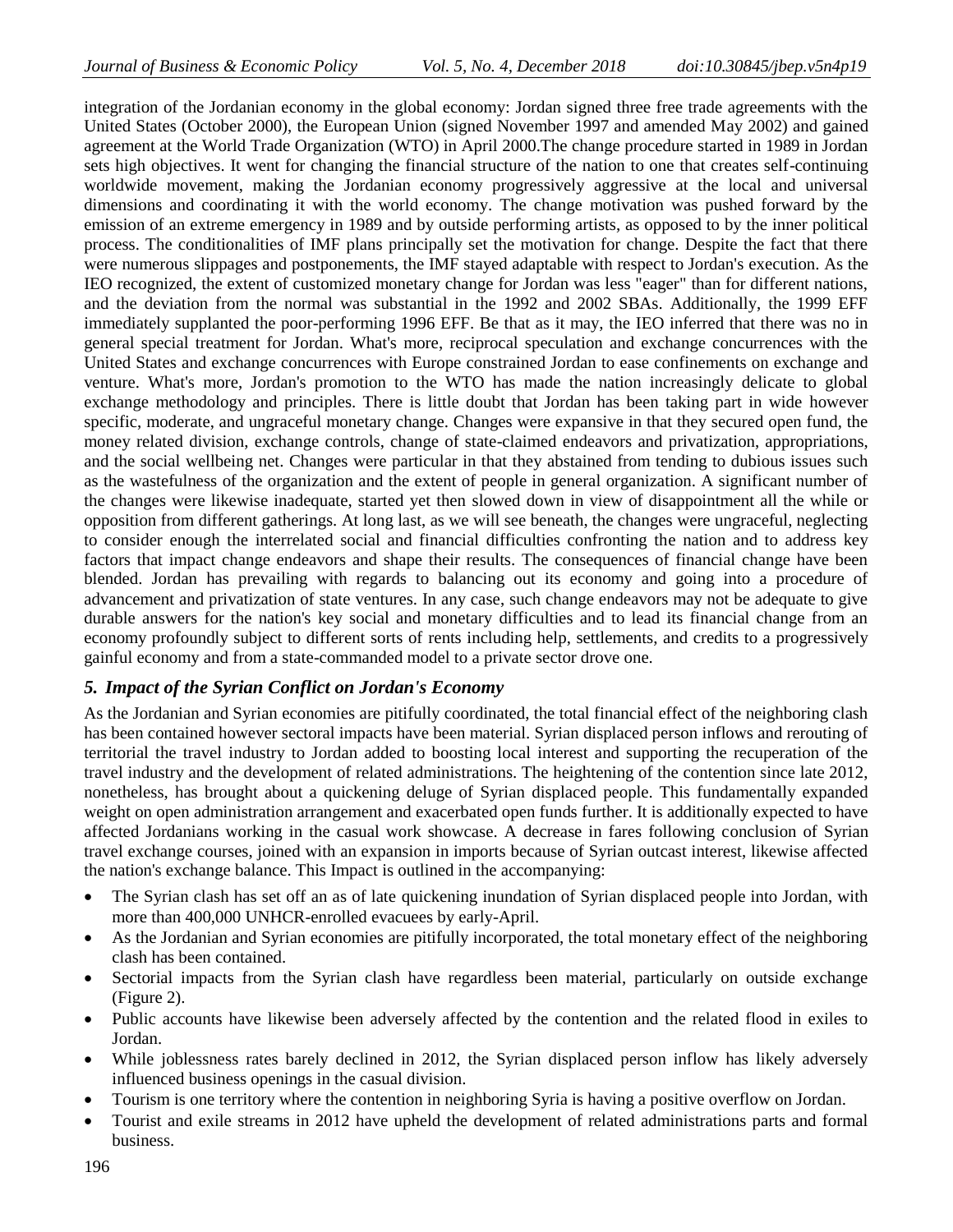While the financial effect of the emergency on Jordan was apparently unobtrusive at first, it has started to intensify as of late2012 and is relied upon to keep doing as such in 2013.



# **MAJOR MACRO ECONOMIC INDICATORS**

|                                 | 2015   | 2016   | 2017(f) | 2018(f) |
|---------------------------------|--------|--------|---------|---------|
|                                 |        |        |         |         |
| GDP growth (%)                  | 2.4    | 2.0    | 2.3     | 2.5     |
|                                 |        |        |         |         |
| Inflation (yearly average, %)   | $-0.9$ | $-0.8$ | 3.3     | 1.5     |
|                                 |        |        |         |         |
| Budget balance (% GDP)          | $-5.3$ | $-3.2$ | $-3.5$  | $-3.2$  |
|                                 |        |        |         |         |
| Current account balance (% GDP) | $-9.1$ | $-9.3$ | $-8.4$  | $-8.3$  |
|                                 |        |        |         |         |
| Public debt (% GDP)             | 93.4   | 95.1   | 95.6    | 93.5    |
|                                 |        |        |         |         |

Source:https://www.coface.com/Economic-Studies-and-Country-Risks/Jordan

#### **Strengths**

- Political and money related help from the Gulf governments and the West
- Significant phosphate and potash creation
- Expatriate workforce and the travel industry huge wellsprings of outside trade Political security, in contrast to neighboring nations

#### **Weaknesses**

- Shortage of normal vitality assets and low profitable base
- Vulnerable to global economic cycle and political instability in the Near and Middle East
- Public and outer record lopsided characteristics prompting a reliance on remote guide and outside capital
- Very high joblessness rate (18%)
- **6. Recent Economic and Policy Developments in Jordan since (2000 -2017):**
- (Output and Demand)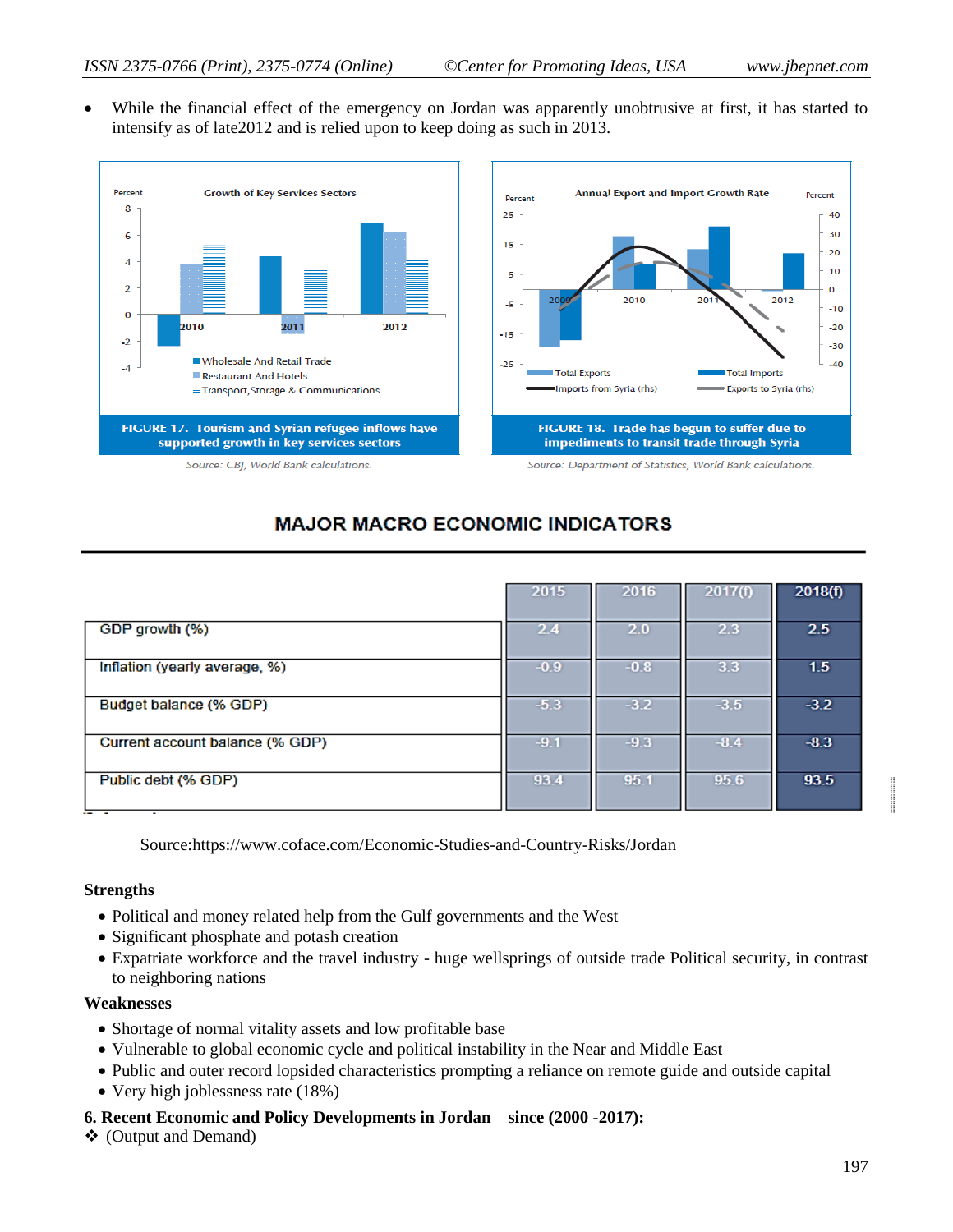**a.** Jordan's economy has suffered a long period of low economic growth as it met a succession of external shocks.

In 2010, and on the back of the 2008-09 Gulf Cooperation Council (GCC) financial crisis, itself a second-degree ripple of the 2008 global financial crisis, Jordan's economy entered into a period of prolonged slowdown. This slowdown was further extended by the eruption of the wars first in Syria and then Iraq, both of which continue to smolder. Territorial headwinds included overflows on the security front, prompting the conclusion of exchange courses with Iraq and Syria, which were both last goals and travel courses for Jordanian fares. This additionally incorporates repercussions from the flood of right around( 660,000). Syrian displaced people into Jordan, notwithstanding, as indicated by government evaluates, a relatively equivalent number of nonregistered Syrians. More recently, a slowdown in the GCC economies following the drop-in oil prices has had a direct impact on Jordan due to well established economic linkages (see point (7). Therefore, annual growth remains far below the 6.5 % average reached in the pre-regional crises period (Figure 1). On an income per capita basis, low growth coupled with an upward revision of population estimates by United Nations Population Division), owing to the inclusion of refugee population, led to a decline in Jordan's income per capita, moving Jordan down to the lowermiddle income category (see point (8).

**b**. The prolonged period of low economic growth also reflects inefficiencies in Jordan's economy. The effect of per dollar venture on genuine GDP development has declined since 2010. This is possibly credited to expanded wastefulness in the economy or 'low quality' of speculations as proposed by (i) bring down monetary development joined with a high venture proportion since 2010 (Figure 2); and (ii) an ascent in the gradual capital yield proportion (ICOR)( ) from a normal of 3.9 for the period 2000-2009 to 9.5 amid 2010-2016 (Figure 3).

**c.** Changes in the World Economic Forum's (WEF) Global Competitiveness Indicator point to possible explanations for the lower efficiency of the economy in 2010-2016.



Sources: Department of Statistics, Central Bank of Jordan and World **Bank staff calculations.** 

Sources: Department of Statistics and World Bank staff calculations.

To examine possible causes of lower efficiency, we consider the World Economic Forum's Global Competitive Index (GCI) for Jordan over time, specifically, 2006, 2010 and 2016 (Figure 4). From 2006 to 2010, the GCI shows a jump in technological eagerness in cycle with a decline in health and primary education. The former may be seen as generating momentum on growth through within sector efficiency or for the economy as a whole, whereas the latter impacts negatively potential output leading to lower future growth. Over the period from 2010 to 2016, in any case, Jordan encountered a less articulated bounce on mechanical status, yet greater development on the advancement bunch (columns 10-12), blended gains in the effectiveness group (columns 5-9), and blended gains on the institutional bunch columns (1-4).Interestingly, the 2010-2016 period also witnessed progress in higher education and training, which bodes well for future growth forecasts, although the delay in the macroeconomic environment can have a simple setback in the present investment environment. The seeming trade-off between primary and higher education can be viewed as a re-allocation of limited resources in the face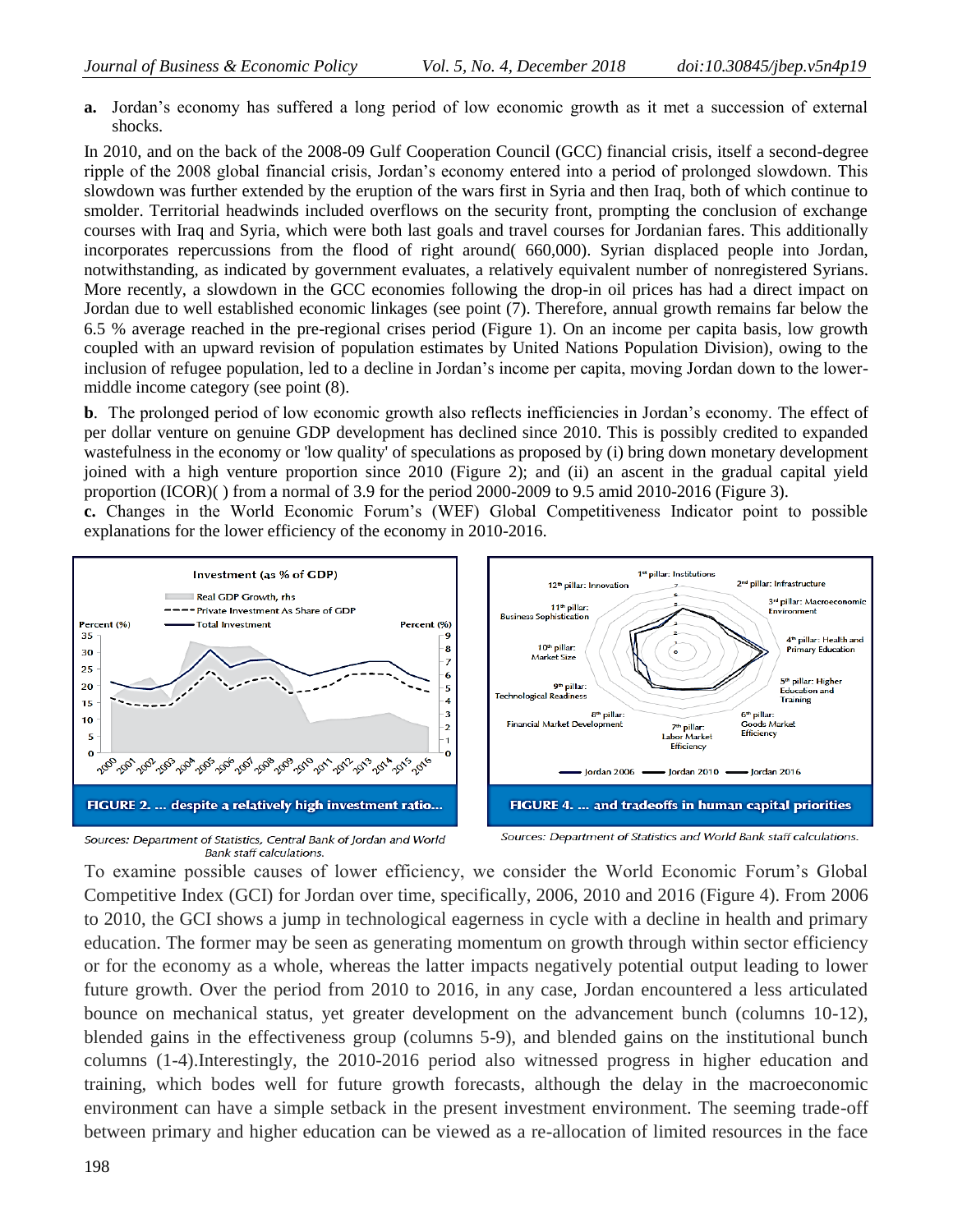of a scarce fiscal space. More broadly, while sustainable equitable growth and job creation necessitates an "expanding the pie" effect, Jordan's economy tends to run into growth limits very quickly and depends on opportunistic drivers.

**d.** Growth stagnates in 2017.

In view of the most recent national records information, Jordan's genuine GDP enrolled 2.1 % yoy development in the principal half of 2017 (H1-2017) unaltered from H1-2016. On an occasionally balanced premise, genuine GDP development found the middle value of 1.8 %, yoy, in H1-2017, contrasted with 1.7 % in H1-2016 (Figure 5). Drivers for growth are the services sector on the supply side and net exports of goods and services on the demand side (see paragraph 10). Overall economic activity is expected to remain tempered for the rest of the year with real GDP growth forecast at 2.1 % in 2017, compared to 2 % in 2016.

**e.** Services continue to be the principal driver of real GDP growth in 2017, propelled by tourism. The construction segment contracted by 0.4% in H1-2017 yoy, compared to a pick-up of 1.7% in H1-2016. Additionally, the public sector's contribution to growth regressed in  $H1-2017<sup>(1)</sup>$  and is expected to remain soft for the rest of the year. Accounting for an average of almost 55 % of GDP over the previous decade, the services sector is expected to continue being the largest contributor to growth in 2017 (Figure 6). Tourism has been especially robust as tourist receipts and the number of tourists surged during the first ten months of 2017 (10M-2017) by respective 12.7 and 8.9 % yoy, compared to contractions of 1.8 and 2.2 % yoy in 10M-2016 (Figure 10). The industrial sector, which accounted for almost 26 % of GDP over the previous decade, is also projected to be a positive contributor to growth. This would impact mining and quarrying and manufacturing, with the former viewing an outstanding rebound, growing by 23.8% in H1- 2017 yoy, following 17.9 and 6.6% consecutive contractions in H1-2016 and H2-2016.



Sources: Department of Statistics and World Bank staff calculations.



Sources: Central Bank of Jordan and World Bank staff calculations.

# **7. Jordan-GCC Economic Linkages.** (2)

**a**. Historically, strong linkages between Jordan's economy and those of the GCC countries have exposed the former to the business cycle shocks sourced from the latter. Oil price actions, which are primary drivers of the commercial cycle in the GCC, are linked with inflows into Jordan with effects on the real economy. Moreover, non-oil shocks from the GCC region have also impacted the Jordanian economy, as in the 2009-2010 GCC financial crisis, which constituted second degree effects of the 2008 global financial crisis. As can be anticipated, the recent economic checking in the GCC countries added to current slowness in Jordan, that has been in effect since the GCC financial disaster in 2010, and then continued by the confusion in nearby Syria and Iraq.

**b**. The impact of lower oil prices on Jordan's economy is two-pronged along two different time lines. Meanwhile, being a large distributer of energy, Jordan usually benefitted from the drop-in oil prices via a decrease in its energy import bill, and thus enhancements in its stability of payments. This effect is especially significant for a

 $\overline{a}$ 1 )The contribution of net taxes on products to real GDP growth regressed to 0.1 points in H1-2017, compared to 0.2 points in H1-2016.

<sup>2)</sup>The Economic Intelligent Unit, "Jordan economy: Quick View- Remittance earnings edge",13July 2017.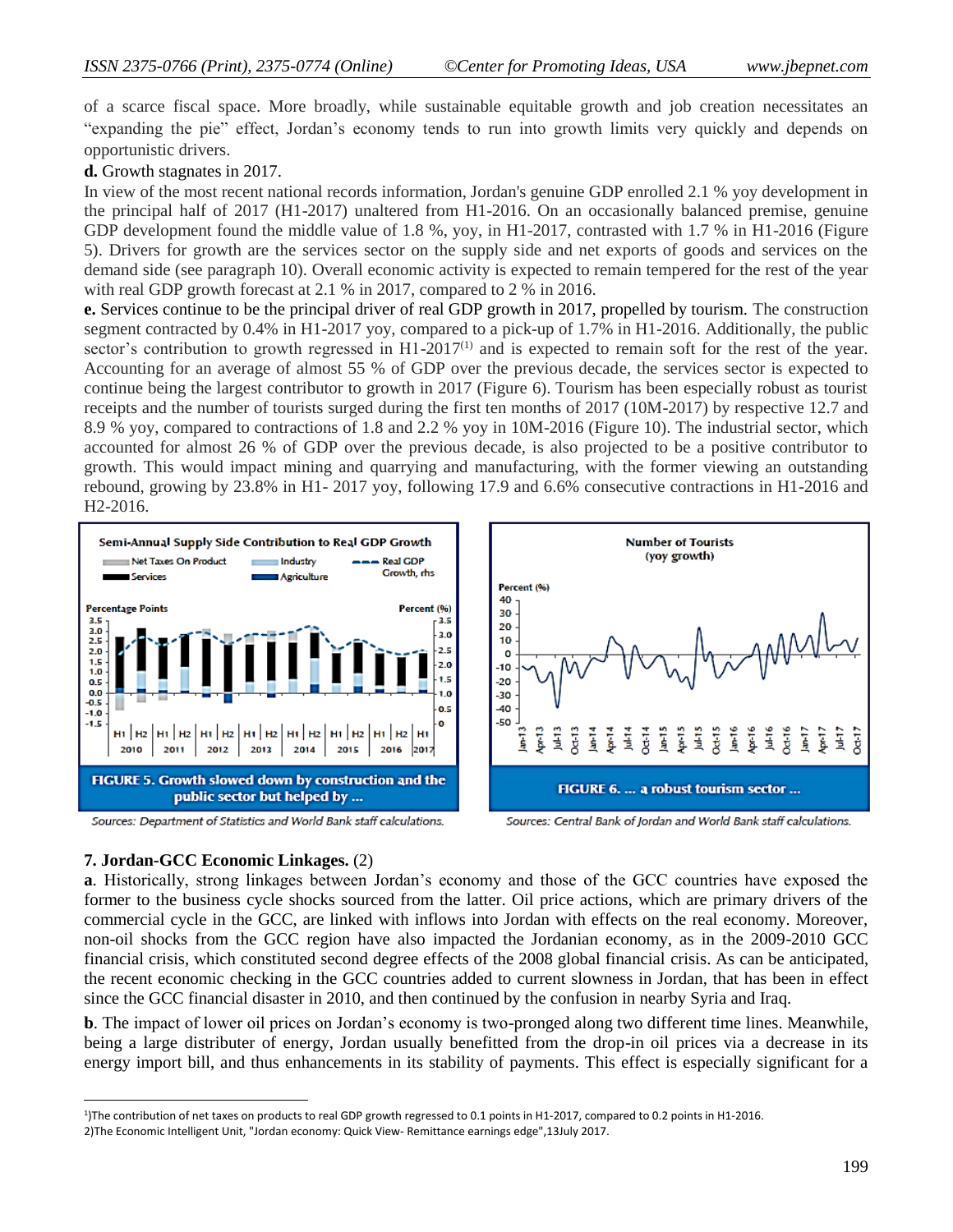small open economy with a fixed exchange rate regime, as in the case of Jordan. In the long path, protracted unstiffening of oil prices that lead to slowing in GCC economies, can be explain into reduced imports and exports from Jordan with bad effects on the real economy.

 Jordan's strong economic linkages with the Gulf are transmitted via several primary channels, namely: exports of merchandize goods, tourism, remittances and financial inflow:

i.Exports:

 $\triangleright$  Exports to the GCC region created almost a fifth of Jordan's total exports over the past decade.

Out of 148 countries, four of the six GCC countries ranked between the biggest 10 export destinations for Jordan, with Saudi Arabia ranked second, Kuwait fifth, UAE sixth and Qatar seventh. \* As such, total exports to the GCC are heavily weighted towards Saudi Arabia, with almost half of the exports to GCC since 2003 destined there (Figure 7). Thus, the ongoing financial stoppage in the Gulf, and in Saudi Arabia explicitly, incurred significant damage on Jordanian fares. Residential fares to the Gulf declined by 12.9 % yoy in the initial eight months of 2017 (8M-2017) contrasted with 8M-2016, with fares to Saudi Arabia being the principle drag (causing 74.6 % of the constriction). On a product basis, hardest hit was 'drinks and tobacco,' 'animal and vegetable oils, fats and waxes' and'equipment and transport equipment,'each weakening by 56, 49 and 30% during the first eight months of 2017 (8M-17) compared with the same period in 2016.

 $\triangleright$  Geopolitics has weighed heavily on Jordan's trade sector, going back to the primary Gulf war in 1990, through the 2003 USA invasion of Iraq, followed by the recent regional turmoil. The latter includes substantial negative implications on Jordan's balance of payments and growth from the cut in Egyptian gas provide and therefore the closure of essential trade routes through Syria and Iraq. Even a lot of recently, the closure of Qatar's borders with its neighbors is additionally possible to trickle down negatively on Jordanian exports providing Qatar is one in every of Jordan's principal export destinations. This but may be mitigated by the reopening of trade routes between Jordan and Iraq.



#### ii.Tourism:

- $\triangleright$  GCC tourists are a key cause of foreign currency for Jordan. Tourism is one of the masts of the Jordanian economy, with tourist receipts creating more than 63.0 % of Jordan's exports of facilities in the past decade. GCC tourists have accounted for almost 12% of total tourist incomes in Jordan during the first ten months of 2017.
- $\triangleright$  Whereas tourism resurged in the first ten months 2017 (10M-2017), as the security situation improved, tourist receipts from the GCC region did not pick up commensurately. Tourist incomes from the GCC grew by only 5.8% yoy in 10M-2017, compared to an increase of 12.7% yoy in total tourist revenues. Meanwhile, tourist influxes (same day and overnight tourists) from GCC countries increased by 8.3% yoy in 10M-2017, comparable to the growth in total tourist arrivals (8.9% yoy). This goes counter to historic trends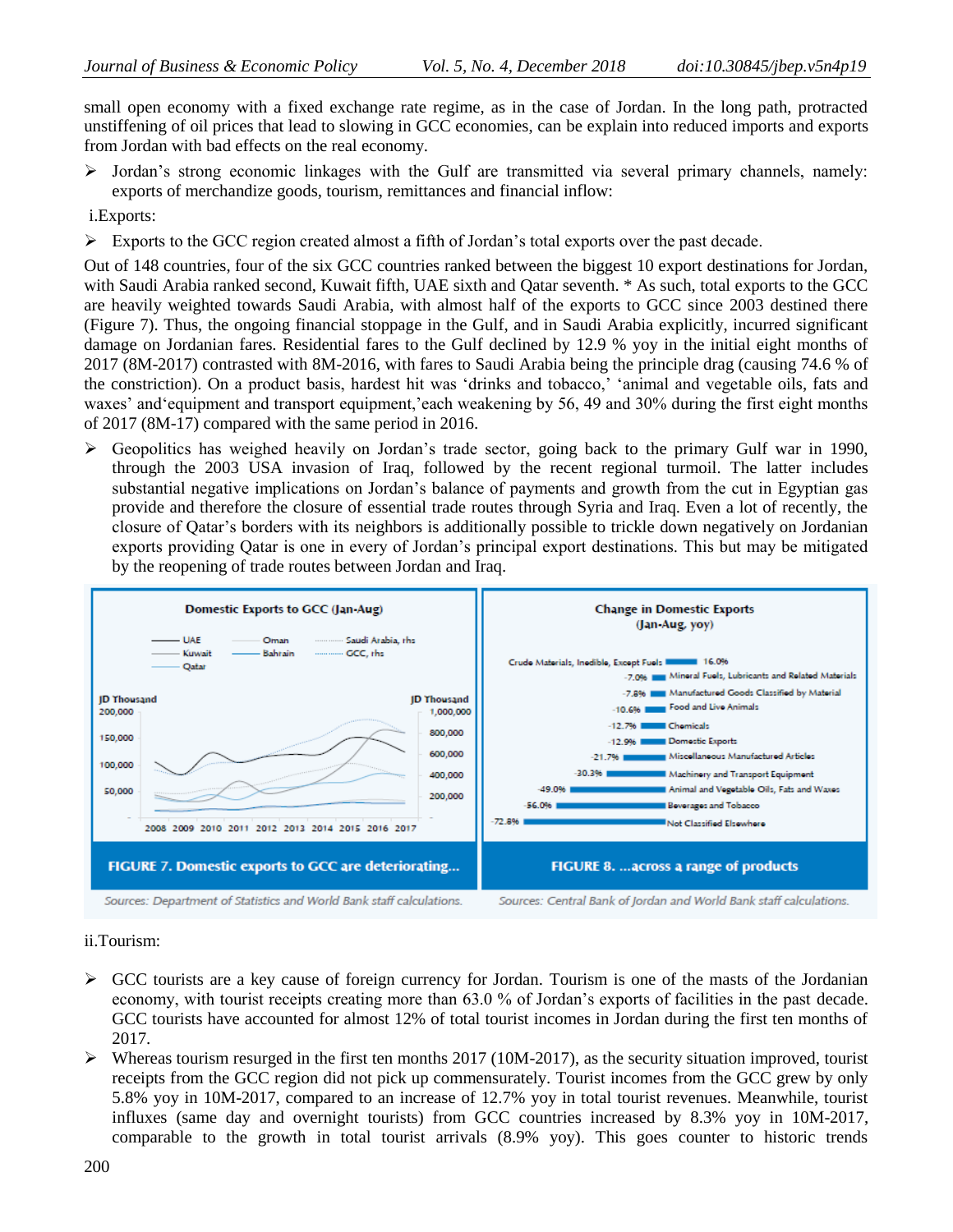characterized by comparatively larger spending per GCC tourist (Figure 9). Weakening economic conditions in the GCC region, a value of extended low oil prices, seem to have dropped spending power of the GCC tourist.

#### iii.Remittances:

Remittances have invariably been a key pillar of Jordan's economy, accounting for a mean of eleven.4 % of gross domestic product annually over the past decade.

Remittances grew at associate degree annual average of eight.5 % between 2000 and 2008. However, they need delayed since the 2009-2010 GCC money crisis, recording a mean annual rate of growth of zero.7 % since. Indeed, of just about 750,000 Jordanian expatriates, the bulk are placed within the Gulf with nearly forty % in Kingdom of Saudi Arabia and twenty-seven % primarily based in UAE.

#### iv.money Inflows:

Remains the newest on the market information on the geographical breakdown of FDI. The survey, that whereas is superannuated is that the supply of the newest on the market information on a geographical disaggregation of FDI. It shows that forty nine.8 % of total web FDI inflows were from the GCC region, with Kingdom of Saudi Arabia and Kuwait having the lion shares, every creating up eighteen.2 and 15.6 % of total web FDI to Jordan, severally.



 $\triangleright$  On the expenditure side, 2017 growth is led by net exports and private demand (private consumption and investment), as public demand (government consumption and investment) continues to be weighed down by fiscal consolidation efforts.The recuperation in mining and quarrying reflects expanded worldwide interest for Jordan's potash, as demonstrated by an enhancement in the mining and quarrying part of the mechanical generation amount file which ascended by 14.6% in 10M-2017 contrasted with a decay of 10.1 % in 10M-20164. Truth be told, in H1-2017, a 3.6 % yoy get in genuine fares of merchandise and enterprises more than balance 1.4 % higher imports, making net fares the second supporter of development from the interest side. The biggest supporter of development in H1-2017 was private interest (Figure 12), for the most part because of solid execution in Q2-2017. In the interim, open utilization and speculation were delays development in H1- 2017, each saving development by 0.5 and 0.2 pp, separately, to a great extent mirroring government's monetary mixture endeavors supplemented by the IMF-EFF understanding. Jordan's Country Reclassification to Lower-Middle-Income. (3)

 $\overline{a}$ <sup>3</sup>The Economist Intelligence Unit, "Jordan economy: Quick View - Remittance earnings edge up", 13 July 2017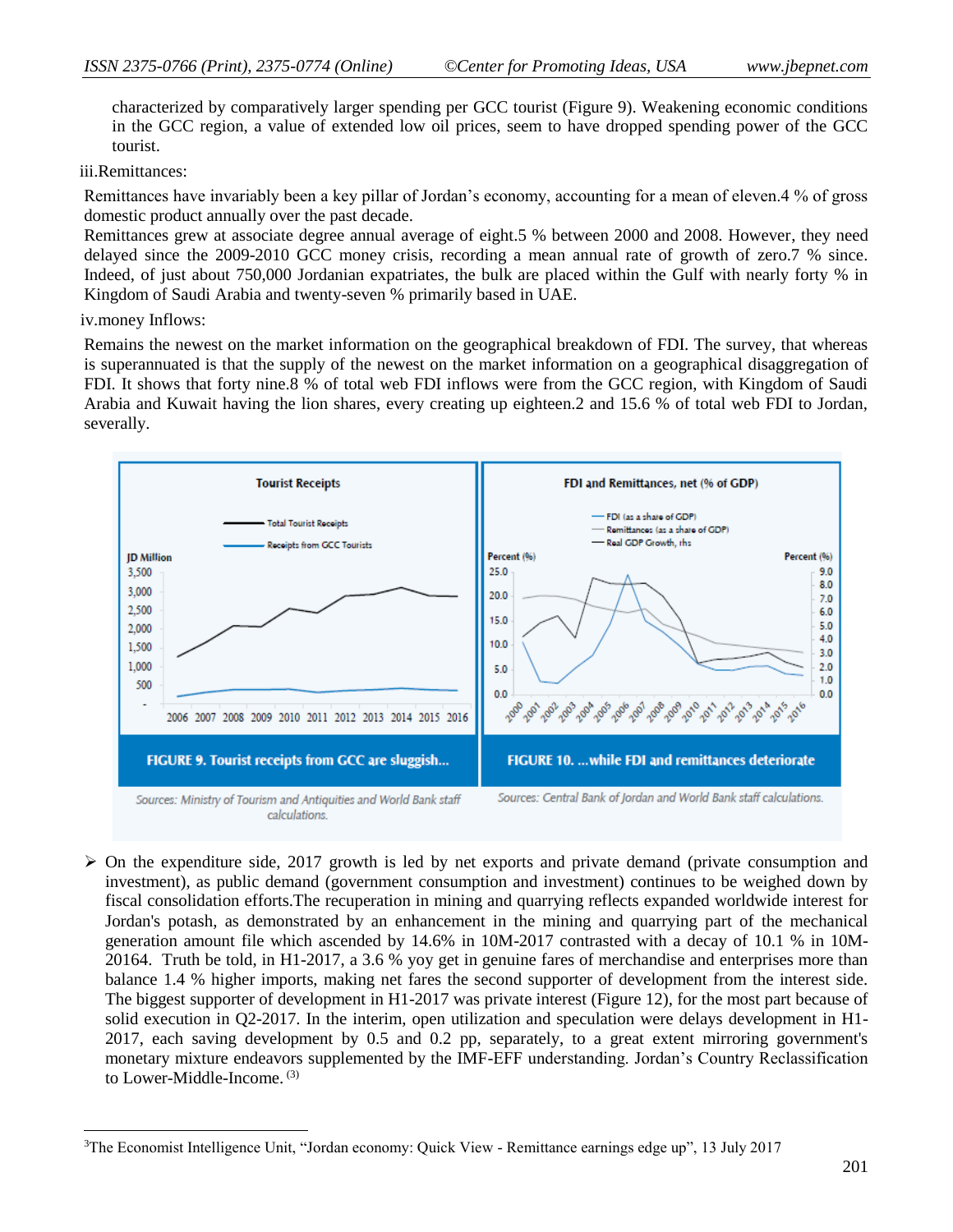$\triangleright$  In the latest update on the classification of world economies released in July 2017, the World Bank reclassified Jordan from an upper-middle-income country to a lower-middle-income country. The classification is based on the most updated income per capita data and inflation-adjusted revisions of thresholds that separate the four categories: high-income, upper-middle-income, lower-middle-income and low-income. The table below presents the four categories with the respective thresholds of income per capita adopted in the 2016 and 2017 classifications.

| <b>Threshold</b>    | <b>July 2016</b><br>(old thresholds in \$US) | <b>July 2017</b><br>(new thresholds in \$US) |
|---------------------|----------------------------------------------|----------------------------------------------|
| Low-income          | $<$ US\$1,025                                | $<$ US\$1,005                                |
| Lower middle-income | US\$1,026 - US\$4,035                        | US\$1,006 - US\$3,955                        |
| Upper-middle-income | US\$4,036 - US\$12,475                       | US\$3,956 - US\$12,235                       |
| High-income         | > US\$12,475                                 | $>$ US\$12,235                               |

The new income classification is based on 2016 gross national income per capita (GNI/capita) figures that placed Jordan in the lower-middle-income category.

The downward revision of GNI/capita was brought forward by three factors: A rising review of Jordan's population data done by the UN Population Division.

- $\triangleright$  Estimated Jordan's de facto population based on estimates from the Jordanian government, the latest 2015census and UNHCR's estimates of refugees.
- $\triangleright$  A slowdown in real GDP growth. Jordan's economy slowed down in 2016 for the second year in a row Low inflation. Jordan witnessed price deflation in 2015 and in 2016, largely due to downward pressures on international food and oil prices.

| <b>Threshold</b> | 2015 GNI/capita (US\$)<br>used for 2016 classification | 2016 GNI/capita (US\$)<br>used for 2017 classification |  |  |  |
|------------------|--------------------------------------------------------|--------------------------------------------------------|--|--|--|
|                  | 4.680                                                  | 3,920                                                  |  |  |  |
| Jordan           | Upper-middle-income in July 2016<br>classification     | Lower-middle-income in July 2017<br>classification     |  |  |  |

 $\triangleright$  The reclassification to a lower income category will not by itself alter World Bank lending criteria to Jordan. Income per capita is only one of a number of factors influencing lending criteria, alongside credit worthiness and policy and institutional environment. Therefore, despite Jordan's reclassification to lower-middle-income, Jordan still qualifies for lending from the International Bank for Reconstruction and Development arm of the World Bank Group and not from the International Development Association.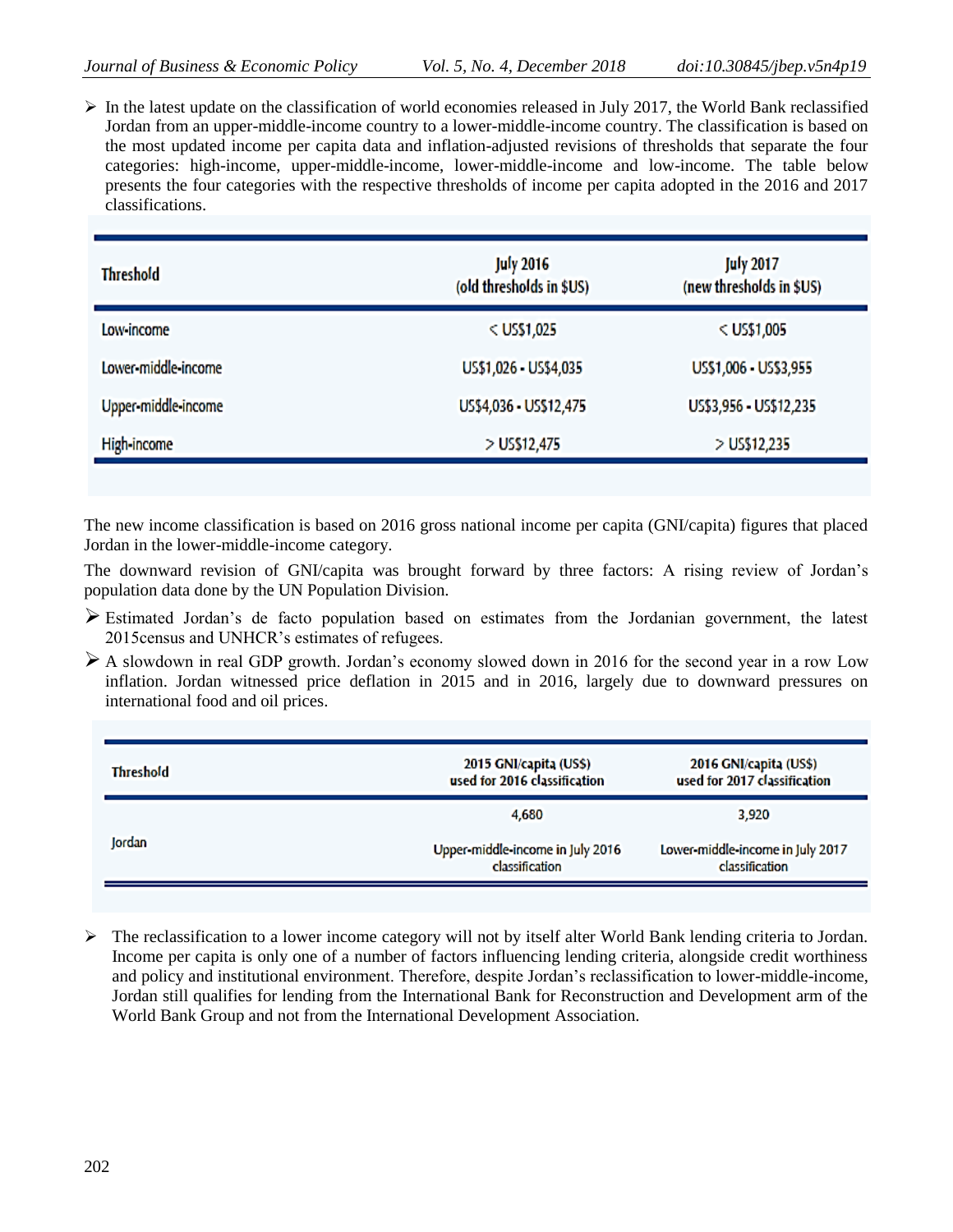

Refined economic activity rate refers to the labor force attributed to the population 15 years and over \*\*

#### **8. (Labor and Employment 2000-2017)**

- **a.** With the Jordanian economy seemingly stuck in a low-growth equilibrium, its labor market continues to be weak and structural unemployment remains high. The Department of Statistics (DoS) has embraced another approach for the work constrain review since Q1-2017 dependent on proposals from the International Labor Organization so as to upgrade the exactness of the overview. The new approach limited the scope of those thought about utilized, incorporated extra inquiries, and extended the study test measure from 13,000 to 16,000 families dependent on the new structure given by the 2015 Population Census. The new technique uncovered a normal joblessness rate of 18.1 % in H1-2017, and work constrain interest of 39.7 %.
- **b.** Although not directly comparable to previously published labor market data, the results from the new methodology are consistent with previous statistics in that both reflect similar vulnerabilities for women and youth. with the past technique, youth remains the age gather with the most elevated rate of joblessness, () while Jordanians holding college degrees additionally display an abnormal state of joblessness at 23 % in H1- 2017. Sexual orientation-based heterogeneity was constantly reflected in recently distributed information, with Jordan known to have slacked MENA and non-MENA midpoints of female work compel interest. () As such, joblessness for ladies found the middle value of 33.5 %, while that for guys arrived at the midpoint of 13.7 % in H1-2017 (Figure 13).



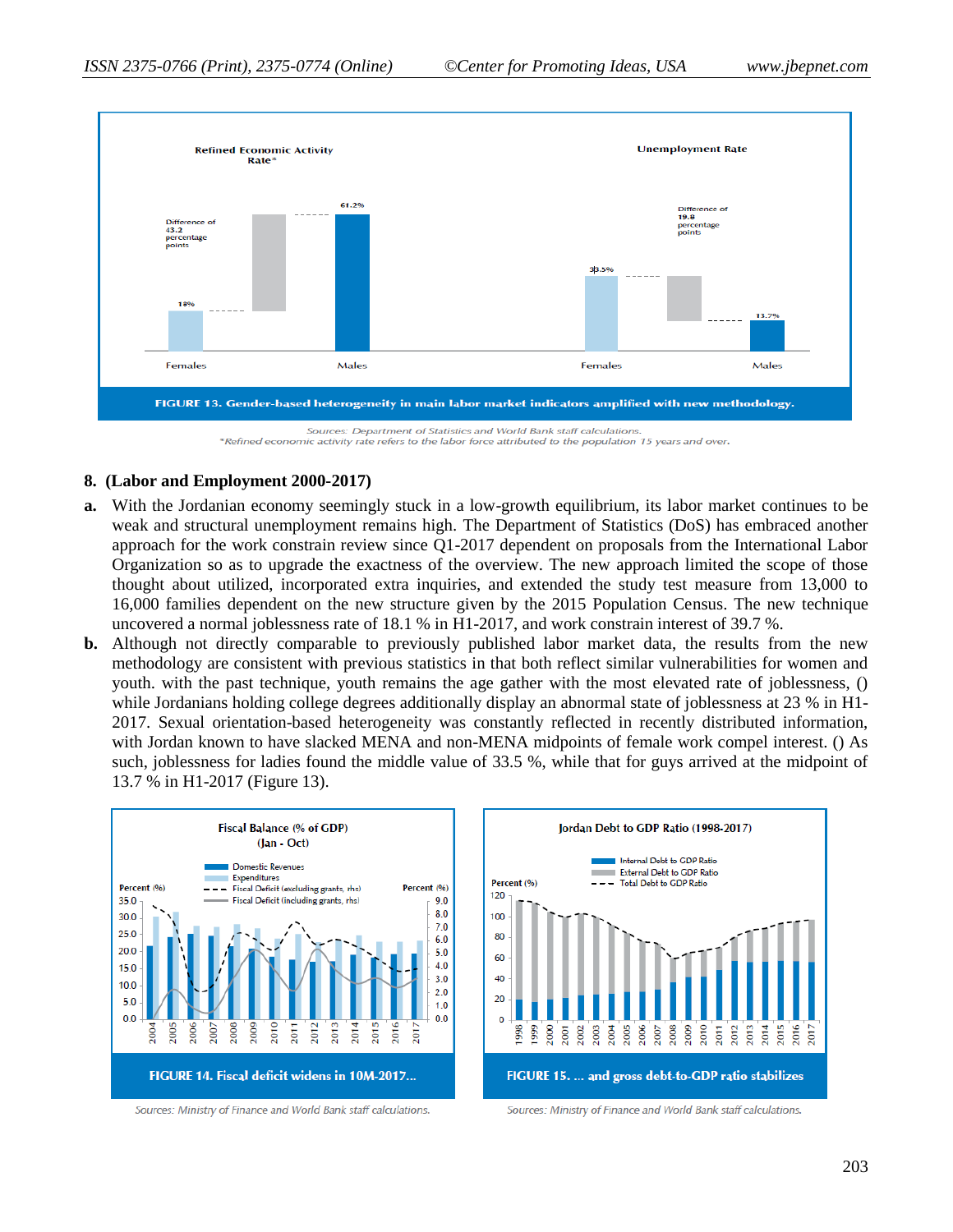# **9. Economic and Policy Developments (Fiscal Policy since 2000-2017)**

- **a.** Lower grants and sluggish tax revenues are expected to induce a slight deterioration in Jordan's fiscal balances in 2017 despite government's fiscal consolidation efforts. The anticipated in general monetary shortage, barring (counting) gifts, in 2017 is conjecture at 6.4 (3.4) % of GDP, contrasted with 6.2 (3.2) % in 2016. This is regardless of the presentation of income upgrading measures as a feature of the administration's financial union endeavors bolstered by the IMF-EFF course of action, for example, raising the Good and Services Tax (GST) rate to 16 % (from 8 %), expelling exceptions on chose products and ventures, expanding custom obligations on insignificant imported merchandise, among others. On the incomes side, bring down assessment incomes coming about because of feeble development are anticipated to be balanced by highe incomes, leaving the local incomes to-GDP proportion to a great extent unvaried. With respect to uses, the proportions of wages and compensations and intrigue installments to-GDP are relied upon to lead a 0.2 pp ascend in all out uses, which is anticipated to achieve 29.2 % of GDP in 2017. In impression of an intensifying by and large financial position, the essential equalization, barring (counting) gifts, is relied upon to be - 3.3 (- 0.4) % of
- GDP, contrasted with 3.2 (- 0.2) % in 2016. **b.** Indeed, actual data over 10M-2017illustrate relatively weak performance in the fiscal aggregates compared to the same period in 2016. The 10M-2017 overall fiscal deficit (including grants) widened by 0.66 pp of GDP yoy, while the primary surplus (including grants) declined by 0.64 pp yoy turning into a deficit of 0.56 % of GDP (Figure 14). On the revenue side, a 0.13 pp increase in domestic revenues in 10M-2017, stemming from an increase in nontax revenues that overrode lower tax revenues, was more than offset by higher expenditures.
- Total expenditures rose by 0.27 pp in 10M-2017, driven by both current and capital expenditures. **c.** Debt sustainability is only assured with relatively optimistic assumptions including continued donor support. Although the first review of the IMF program was completed in June 2017, there is a US\$1.25 billion financing gap for the second half of 2018, which is presumed to be covered by the issuance of a nonguaranteed Eurobond (4). The downward trajectory for public debt is predicated on successful debt rollover at manageable terms and continued implementation of fiscal consolidation. External sustainability depends on similar expectations and an increase in FDI strained by successful structural reforms. The persistent current account deficit adds to financing requirements from external debt rollover, especially in 2019-20 when two US guaranteed issuances become due. The government has been borrowing less internally and more externally helping to reduce the crowding out of the private sector. Indeed, commercial bank lending to the private sector grew by 10.2 % yoy by October 2017, while that to the public sector grew by only 1.6% yoy by October 2017. The balancing act in the debt mix is therefore contingent on continued market access at favorable terms.



**10. Recent Economic and Policy Developments (External Position since 2000-2017)**

Sources: Central Bank of Jordan and World Bank staff calculations.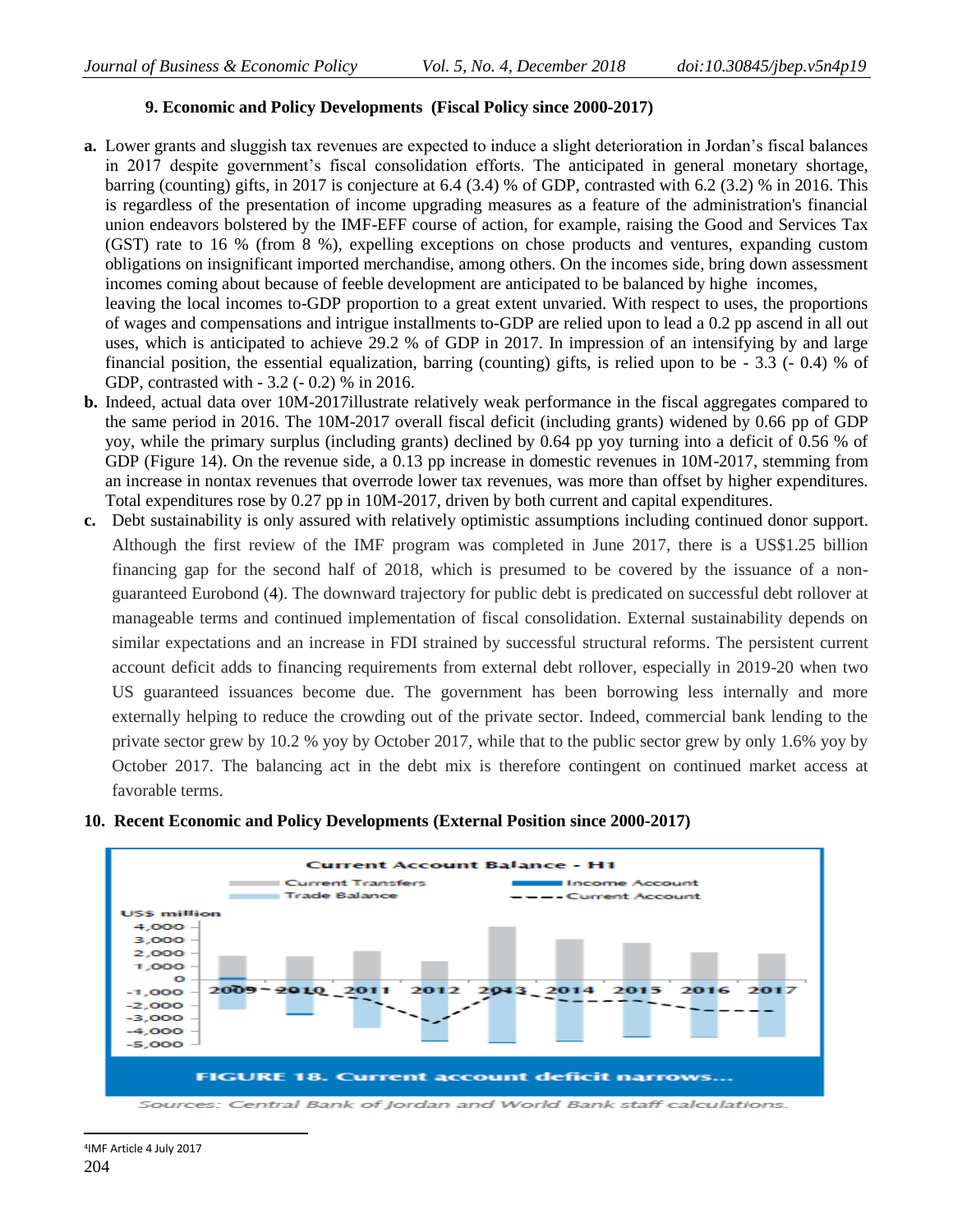**a**. Increased exports of services are expected to more than offset a wider merchandize trade deficit, in turn helping to mitigate the overall trade in goods and services deficit. An inacceptable performance for the trade-in-goods stability in 9M- 2017 resulted in the shortage flared by 11.2% yoy, compared to 9M-2016, led by a 5.6% increase in total imports tied with a 2.8% reduction in total exports (Figure 16). The rise in merchandize imports was largely due to a rebound in energy imports that increased by 19.7% yoy during 9M-2017, mirroring higher oil prices. Non-oil imports, on the other hand, increased by 3.4% yoy, despite a 5% increase in custom duties on nonessential imported goods. (5) Local exports in 9M-2017 continued to be tested by land route closures with Iraq and Syria. Domestic exports to GCC (see also Box 1) dropped by 10.1 during 9M- 2017 compared to the same period in 2016 while exports to Syria and Iraq slightly increased by 3.1 and 1.7 %, respectively, although largely reflecting low-base effects (Figure 17). However, Jordan's export performance is expected to improve in the latter part of 2017 with the reopening of trade routes between Jordan and Iraq that was announced on August 30, 2017, (6) and the lifting of UAE and Kuwait's bans on Jordanian produce. (7) Moreover, exports of potash have already recovered by 18.1 % yoy in 9M-2017 compared to a 33.9 % contraction in 9M-2016. Furthermore, a robust tourism sector is projected to generate larger travel receipts further supporting the services balance and more than offsetting the widening in the merchandize trade balance, thus driving an improvement in the overall trade in goods and services balance.

**b**. The overall current account deficit is expected to narrow, in reflection of the improving services balance in 2017. Most recent parity of installments (BoP) figures demonstrate that the present record shortfall limited to 6 % of anticipated GDP in the main portion of 2017 (H1-2017), as opposed to 6.2 % of GDP in H1-2016. This enhancement is driven by a 0.7 pp enhancement in the administrations balance combined with a 0.2 pp increment in the pay account, which mutually more than balance the 0.3 pp more extensive exchange products shortfall and the 0.5 pp decrease in current exchanges (Figure 18). While net settlements expanded by 0.8 % yoy amid 9M-2017, rather than a 4 % yoy withdrawal in 9M-2016, we anticipate that them should achieve 8.5 % of estimated GDP in 2017, to a great extent unaltered from 2016 (8.6 % of GDP).

#### **11. Recent Economic and Policy Developments (Monetary Policy and Finance since 2000-2017)**

**a.** After two years of deflation, consumer price levels nudged upwards in 2017. Consumer prices have registered positive growth rates in 2017 and are projected to average 3.1 percent for the year (Figure 19).

Inflationary pressures are largely due to low-base effects driven by:

(i)A global recovery in international oil and food prices;

(ii) The introduction of tax-enhancing measures  $(8)$ ;

(iii)The recent depreciation in the US dollar.

 $\overline{a}$ 

As such, the 12-month headline inflation rate reached 3.3 percent in the first eleven months of 2017 (11M-2017), in comparison to -0.9 percent recorded over the same period in 2016 with inflationary trends cutting across most categories. The recovery in inflation over 11M-2017 has been mainly driven by: 'transportation' and 'fuel and lighting', that grew by 13.0 and 2.7 percent yoy, respectively, largely reflecting the pick-up in international oil prices; 'tobacco and cigarettes' (+8.0 percent); and 'rents' (+2.5 percent). Moreover, core inflation (excluding food, transportation and fuel) recorded a 3.4 percent yoy average over the same period, compared to 2.1 percent during 11M-2016. Core was mainly driven by 'rents', 'tobacco and cigarettes', 'health', 'culture and recreation', 'education' and 'personal care'. Due to the provisional nature of the drivers behind inflationary pressures, inflation is expected to ease over the medium term as low-base effects start receding and commodity prices

<sup>5</sup>On February 8, 2017, the government endorsed multiple revenue-boosting measures, including the 5 percent increase in custom duties on non-essential imported goods.

<sup>6</sup>There has already been a gradual pick-up in exports to Iraq since June 2017. Prior to this, Jordan's exports to Iraq had declined by 41.7 percent in 2015 and 34 percent in 2016, largely due to the border closure.

<sup>7</sup>UAE and Kuwait briefly banned imports of some Jordanian agricultural produce claiming quality concerns. Kuwait subsequently lifted its ban on September 12, 2017 — after three months — while UAE lifted its ban on 27 July 2017 after two months.

<sup>8</sup>Government introduced taxes, fees and customs duties in 2016 and 2017 (for more details please refer to paragraphs 12 and 14 in the Jordan Economic Monitor, Spring 2017 Issue). The government also started removing general sales tax exemptions in 2017 in line with the IMF-EFF program.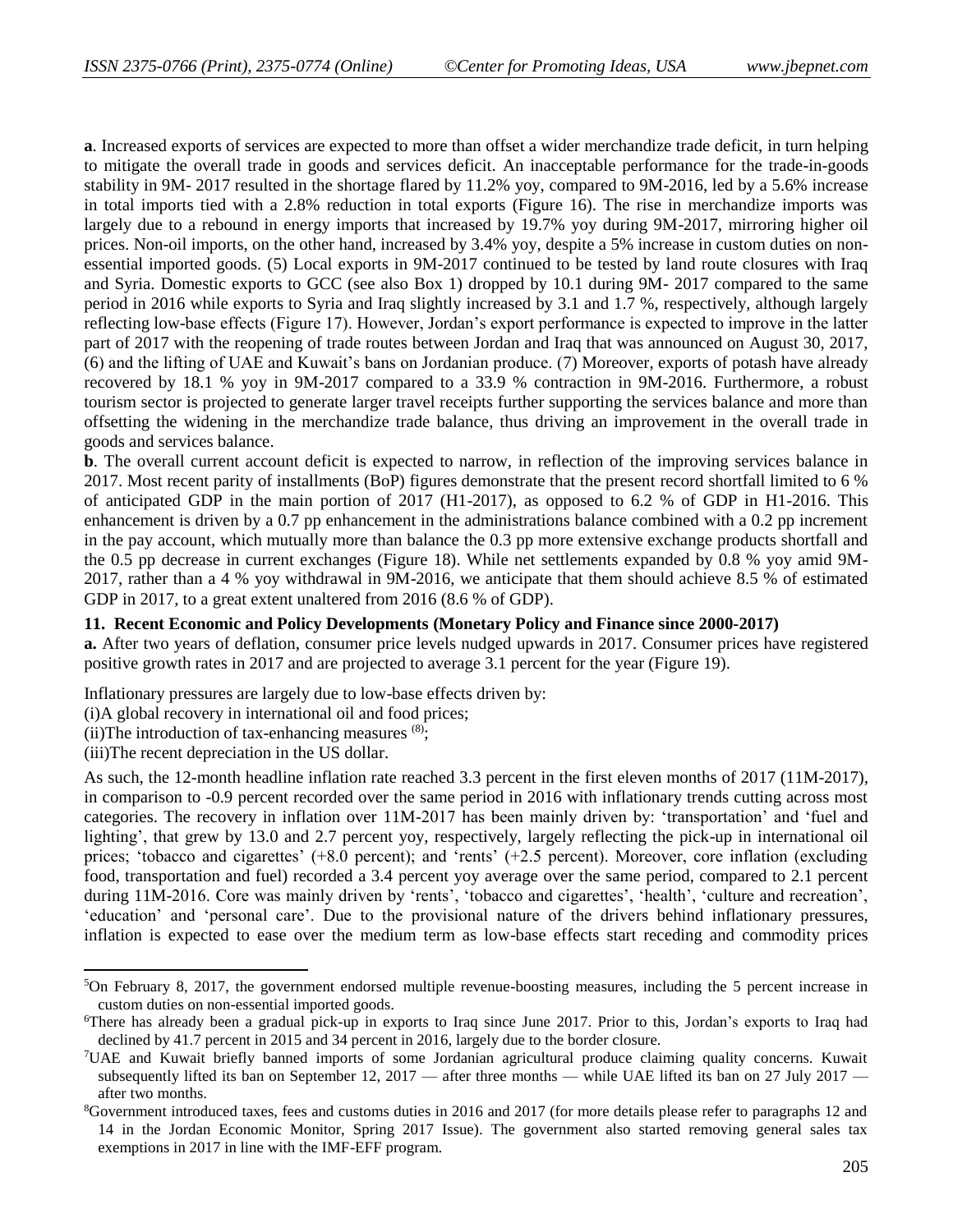stabilize. Moreover, the two years of price deflation drove Jordan's real exchange rate vis-àvis major trading partners to a low in Spring 2016, after which it appreciated through end-2016, when it more or less held steady until June 2017.

**b.** The Central Bank of Jordan (CBJ) has adopted a contractionary monetary policy in line with Federal Reserve Board (FED) hikes to maintain an attractive risk premium and support the exchange rate peg. CBJ raised its interest rates four times since December 2016, once by 50 bps and the other three by 25 each, thus adding 50 bps to the interest rate gap vis-à-vis US rates compared to the period prior to the FED interest rate hikes. The impact of these interest rate hikes on private sector borrowing has nonetheless been mitigated by a crowding in effect of the government resorting more to external financing to cover its fiscal needs via issuances of Eurobonds and concessional borrowing from multilateral and bilateral organizations. As a result, commercial bank lending to the private sector (9) grew by 10.2 % yoy by October 2017 ,slightly higher than the 9.7 percent yoy growth reported by end-2016.

**c.** Foreign reserves during the first ten months of 2017 (10M-2017) decrease compared to their level in 2016, despite the successive interest rate hikes. The deposit dollarization rate16 reached 19.2 percent in October 2017, 30bps higher than end-2016 levels. This has reflected on the stock of foreign exchange reserves at CBJ, which declined by 9.0 percent since end-2016 to reach US\$ 11.7 billion by October 2017 (6.6 months of imports of goods and services, excluding re-exports) (Figure 24). A CBJ-mandated reclassification of bank deposits and oneoff transactions, (10) go some way to help explain these foreign exchange movements. However, exchange market pressures stemming from weakened confidence in the local currency has persisted despite higher interest rates, Eurobond issuances (US\$ 1 billion in October 2017 and US\$ 500 million in May 2017) and receipt of concessional financing.

**d.** The Amman Stock Exchange Index (ASEI) underwent a sharp recovery from Q4-2016 until Q1-2017, then declined thereafter. Overall, by end-November 2017 the ASEI deteriorated by 2.6 percent since end-2016 (Figure 25). All ASEI sectors of insurance, banking, industry and services dropped by 9.4, 3.0, 2.4 and 1.4 percent, respectively. Moreover, the total value traded at Amman Stock Exchange increased by 49.5 percent yoy during 10M-2017 compared to the same period in 2016, bolstered by the trading performance of the financial sector. Indeed, total value traded in the financial sector increased by 73.8 percent yoy during 10M- 2017, which outweighed 22.7 and 13 percent drops in the value traded in the industrial and services sectors, respectively.

**e.** Jordanian banks remain stable, profitable, liquid and adequately capitalized. Subsequent to enhancing for five back to back a long time regardless of low financial development since 2010, banks' nonperforming credits (NPL) proportion declined somewhat to 4.4 percent by H1-2017 contrasted with 4.3 percent by end-2016 (Table 1).

| <b>Table 1. Financial Soundness Indicators.</b> |       |       |       |       |       |       |       |       |         |
|-------------------------------------------------|-------|-------|-------|-------|-------|-------|-------|-------|---------|
| (in percent unless otherwise stated)            |       | 2010  | 2011  | 2012  | 2013  | 2014  | 2015  | 2016  | H1-2017 |
| Nonperforming Loans/Total Loans                 | 6.7   | 8.2   | 8.5   | 7.7   | 7.0   | 5.6   | 4.9   | 4.3   | 4.4     |
| Provisions (in percent of classified loans)     | 52.0  | 52.4  | 52.3  | 69.4  | 77.0  | 77.6  | 74.7  | 78.2  | 79.3    |
| Risk-weighted Capital Adequacy Ratio            | 19.6  | 20.3  | 19.3  | 19.0  | 18.4  | 18.4  | 19.1  | 19.0  | 17.6    |
| Leverage Ratio                                  | 13.0  | 13.1  | 13.1  | 13.3  | 12.9  | 12.5  | 12.7  | 13.0  | 12.9    |
| <b>ROE</b>                                      | 8.8   | 8.8   | 8.3   | 8.6   | 9.9   | 11.0  | 10.3  | 8.8   | 9.4     |
| <b>ROA</b>                                      | 1.1   | 1.1   | 1.1   | 1.1   | 1.2   | 1.4   | 1.3   | 1.1   | 1.2     |
| Net Profits Before Taxes (in JD million)        | 460.0 | 523.0 | 517.0 | 588.0 | 719.0 | 822.0 | 862.0 | 750.3 | 413.1   |
| <b>Liquidity Ratio</b>                          | 159.1 | 161.4 | 152.9 | 143.5 | 149.1 | 152.2 | 149.0 | 138.1 | 129.2   |
| Growth Rate of Total Assets                     | 7.4   | 9.6   | 7.9   | 4.3   | 9.1   | 4.9   | 5.1   | 2.8   | 0.3     |
| <b>Growth Rate of Customer Deposits</b>         | 12.1  | 10.9  | 8.3   | 2.4   | 10.5  | 9.3   | 7.7   | 0.9   | $-0.3$  |
| <b>Growth Rate of Credit Facilities</b>         | 2.1   | 8.6   | 9.8   | 12.5  | 6.3   | 5.2   | 9.6   | 8.7   | 5.0     |
| Source: Central Bank of Jordan                  |       |       |       |       |       |       |       |       |         |

Notwithstanding, banks' arrival on value (ROE) and profit for resources (ROA end-2016, separately. Banks' introduction to sovereign obligation proceeded with a pattern decay, representing 34.2 percent of aggregate

 $\overline{a}$ 

<sup>9</sup>Private sector includes resident and non-resident private sector, in addition to financial institutions.

<sup>&</sup>lt;sup>10</sup>In 2017, substantial foreign investors' shares in Arab Bank and Dubai Islamic Bank were sold to mostly local investors, causing an outflow of hard currency.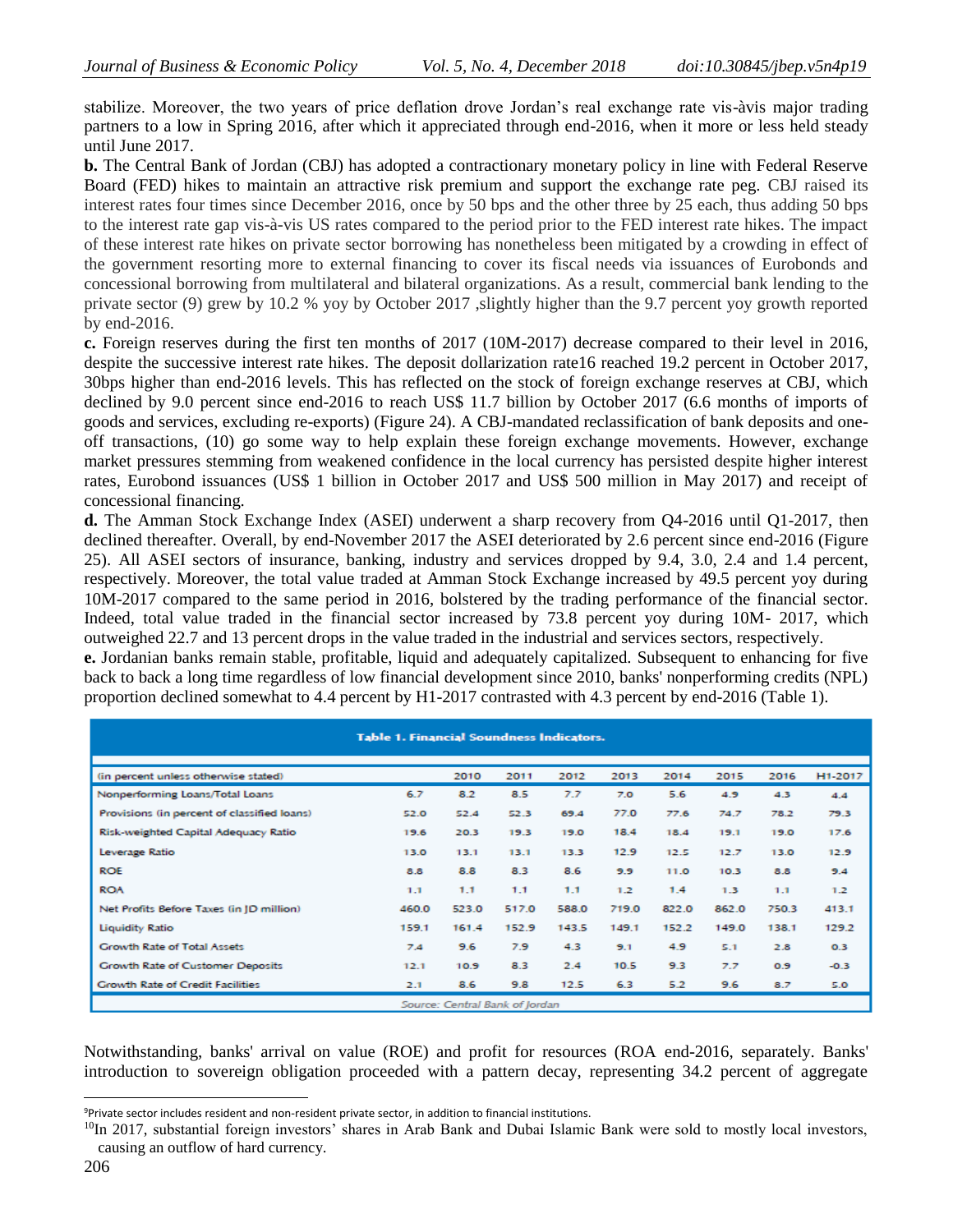resources by end-October 2017, lower than end-2016, end-2015 and end-2014 dimensions that remained at 36.2, 40.6 and 40.8 percent, separately. At long last, Jordan's net remote resource position of its business banks remained at less US\$2 billion by end-October 2017, declining from short US\$1.4 billion by end-2016 dimensions yet delineating a sound enhancement contrasted with less US\$2.8 billion by end-2015. All the more by and large, credit to the private segment remained at 43.9 percent of gauge GDP by October 2017, unaltered since end-2016 dimensions, in this way keeping up the enhancement since achieving a trough in 2014. When all is said in done, credit to the private division has dropped to a lower level since 2010, as it recorded a normal offer of GDP of 37.4 percent between 2010-2016, contrasted with a 52.4 percent normal offer in the pre-moderate development time of 2000-2009 (Figure 26).Subsequent to enhancing for five back to back a long time regardless of low financial development since 2010, banks' nonperforming credits (NPL) proportion declined somewhat to 4.4 percent by H1-2017 contrasted with 4.3 percent by end-2016 (Table 1). Regardless, banks' entry on esteem (ROE) and benefit for assets (ROA) both upgraded to specific 9.4 and 1.2 percent by H1-2017, appeared differently in relation to 8.8 and 1.1 percent in the principal year. At that point, the capital adequacy extent and use extent pulled back to 17.6 and 12.9 percent by H1-2017, down from 19 and 13 percent by end-2016, independently. First experience with sovereign commitment continued with an example rot, speaking to 34.2 percent of total assets by end-October 2017, lower than end-2016, end-2015 and end-2014 measurements that stayed at 36.2, 40.6 and 40.8 percent, independently. Finally, Jordan's net remote asset position of its business banks stayed at less US\$2 billion by end-October 2017, declining from short US\$1.4 billion by end-2016 measurements yet outlining a sound upgrade appeared differently in relation to less US\$2.8 billion by end-2015. Even more all around, credit to the private fragment stayed at 43.9 percent of check GDP by October 2017, unaltered since end-2016 measurements, along these lines keeping up the upgrade since accomplishing a trough in 2014. At the point when all is said in done, credit to the private division has dropped to a lower level since 2010, as it recorded an ordinary offer of GDP of 37.4 percent between 2010-2016, diverged from a 52.4 percent typical offer in the pre-moderate advancement time of 2000-2009.) both enhanced to particular 9.4 and 1.2 percent by H1-2017, contrasted with 8.8 and 1.1 percent in the first year. Then, the capital sufficiency proportion and use proportion withdrew to 17.6 and 12.9 percent by H1-2017, down from 19 and 13 percent by

# *12. Results and Suggestions*

First: Results

- 1. Improvements in the movement business and mining and quarrying are depended upon to have driven a provisional upgrade being developed in 2017; regardless, the economy remains messed with advancing weakness in Syria, moderate reclamation of budgetary coordinated effort with Iraq, and a money related stoppage in the Gulf Cooperation Council (GCC). Besides, the economy is at risk to a moderate pace of helper changes that is obstructing a strong recovery being developed.
- 2. Jordan's work promote continues standing up to important vulnerabilities. The joblessness rate stayed lifted at 18.5% in the last quarter of 2017 (Q4-2017), while unaltered appeared differently in relation to Q3-2017, it is a debilitating from Q1 and Q2 levels (which stayed at 18.2 and 18.0%, separately). Joblessness rate in 2017 stayed at 18.3% for the year.
- 3. Jordan's economy is depended upon to remain on a very basic level impacted by regional events in Iraq and Syria and furthermore the log stick in GCC's budgetary execution.
- 4. Jordan's present record setback is depended upon to in like manner change negligible over the medium term as upgrading exchanges are about offset creating imports.
- 5. Fiscal association will continue focusing on salary updating and utilize compelling measures as the organization attempts to place individuals all in all assets on a more grounded parity.
- 6. With a testing regional stance, sleepy budgetary changes, and contractionary financial and cash related systems set up, it is difficult to foresee a strong recovery being developed.
- 7. Macroeconomic quality can be updated, and advancement potential raised by methods for expanding and expansion of Jordan's charge region.
- 8. Unemployment rate in 2017 stayed at 18.3% for the year. In the meantime, the work forces bolster rate found the center estimation of 38.1% in Q4-2017, declining from 39.2% in Q3-2017. On a yearly commence work drive speculation rate found the center estimation of 39.2%, revealing important minimization of females, youth and four-year school instruction holders.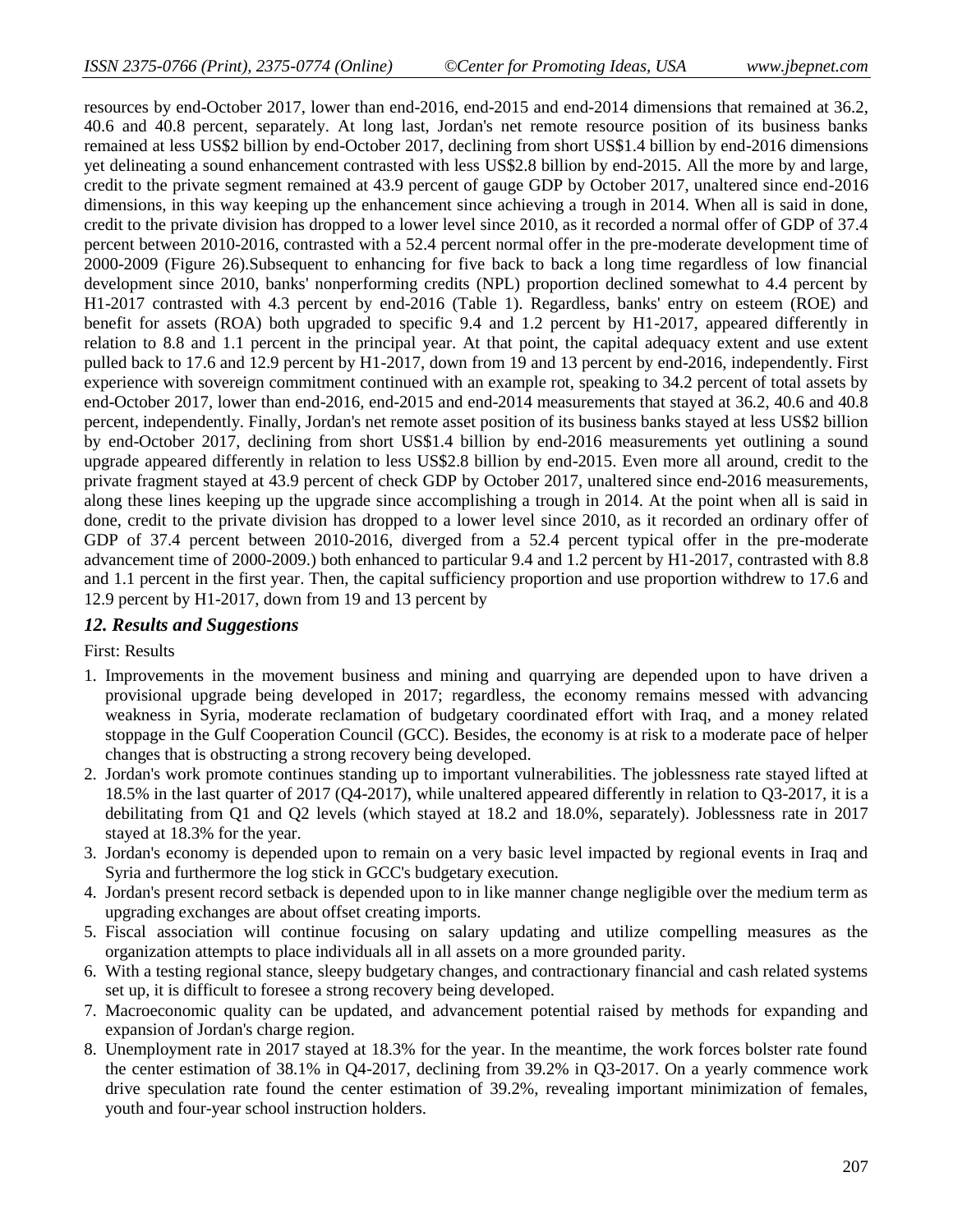9. Poverty is most likely going to have climbed in Jordan given rising swelling, joblessness and listless improvement. Jordan has not released destitution measures since 2010 in light of issues with data quality for the 2013-14 Household Expenditure and Income Survey (HEIS). The 2017-18 HEIS, which will be illustrative of Jordanian, Non-Jordanian and Syrian Nationals was begun in August 2017.

Second: suggestions

## **Industrial Sectors and Apparel**

- 1.Jordan have the potential for 24 mechanical things, existing and furthermore new, and their ability to invade the EU promote.
- 2.Jordanian plan makers must have a full-scale picture of potential trade joins with the business parts in Europe by Analyzing the EU promote for overall imports.
- 3.Evaluating the present EU publicize invasion by "peer countries"— Turkey and Israel—How existing players benefit by that shot?
- 4.Jordan will be able to twofold its total charges of garments inside the accompanying five years and augmentation its admissions to the EU from US\$ 63 million to US\$ 1.42 billion.
- 5.integrating Jordan into a bleeding edge, new, determined, neighborhood and overall regard chain could help develop the financial pie and make openings for work for Jordanians and Syrian uprooted individuals in farms and in front line organizations regions supporting them.

## **Agricultural Sector**

- 1.The examination for Jordan's potential increment of horticultural fares considers water deficiency in Jordan by concentrating on the potential Jordan has for expanding its fares of crisp create, for example, products of the soil, this should be possible as pursue:
	- Capture the current quality interest in the Gulf nations.
	- Transform the majority of Jordan's new agriculture fares to quality dimension
	- Increase creation and target different markets in Europe and Russia.
- 2.Installing appropriate post-reap methods, legitimate discernibility and present-day chilly chain coordination's Jordan could supplant existing quality interest of tomatoes in the GCC esteemed at US\$ 20 million.
- 3.If Jordan begins sending out at the normal estimation of higher quality tomatoes, the estimation of its aggregate fares of tomatoes would twofold to reach US\$ 730 million.
- 4.Hydroponic cultivating could make extra channels for tomato creation and increment Jordan's yields of tomatoes to achieve an estimation of US\$ 993 million.
- 5.It is likewise vital to assess different ventures required for Jordan to accomplish a fruitful and focused agribusiness esteem chain.

# *References*

- BTI (2016). Jordan Country Report. Guttersloh, Bertelsmann Stiftung. Retrieved from:
- http://www.bti-project.org/fileadmin/files/BTI/Downloads/Reports/2016/pdf/BTI\_2016\_Jordan.pdf
- Carrion, D. (2015). Syrian Refugees in Jordan: Confronting Difficult Truths. Chatham House. Retrieved from: https://www.chathamhouse.org/sites/files/chathamhouse/field/field\_document/20150921Syrian Re fugeesCarrion.pdf
- Ducharme, E. (2015). Water management in Jordan in response to the Syrian crisis: Between neoliberal pressures and social tensions. Jadaliyya. Retrieved from: [http://www.jadaliyya.com/page s/index/21440/](http://www.jadaliyya.com/page%20s/index/21440/) water management in Jordan in response to Syria.
- Elsagheer, M. (2013) Energy Situation in Jordan. Amman: Jordanian Ministry of Planning and International Cooperation. Retrieved from: http://eneken.ieej.or.jp/data/5020.pdf.
- Enefit. (2016). Oil Shale in Jordan. Retrieved from: https://www.enefit.jo/en/oilshale/in-jordan
- European Bank for Reconstruction and Development (2015). Country assessment: Jordan. Transition Report. London: EBRD.
- Hochberg, M. (2015). Jordan's Energy Future: A path forward. Retrieved from:
	- http://www.mei.edu/content/article/jordans-energy-future-path-forward#\_ftn33
- Hakim,Lea ; Hasna,Zeina ;….etc, Jordan economic monitor: the green economic boost, Working Paper, June 1, 2017.
- Le Borgne,Eric, reforming to create jobs Jordan, Working Paper, November 1, 2017.
- Brief, Jordan Program for International Student Assessment, Report, December 1, 2015.
- Ranade, Monali, Estimating Poverty with Panel Data, comparably: An Example from Jordan, research working paper, 7 July 2015.Source: [https://www.coface.com/Economic-Studies-and-Country-Risks/Jordan,](https://www.coface.com/Economic-Studies-and-Country-Risks/Jordan) January 2018.